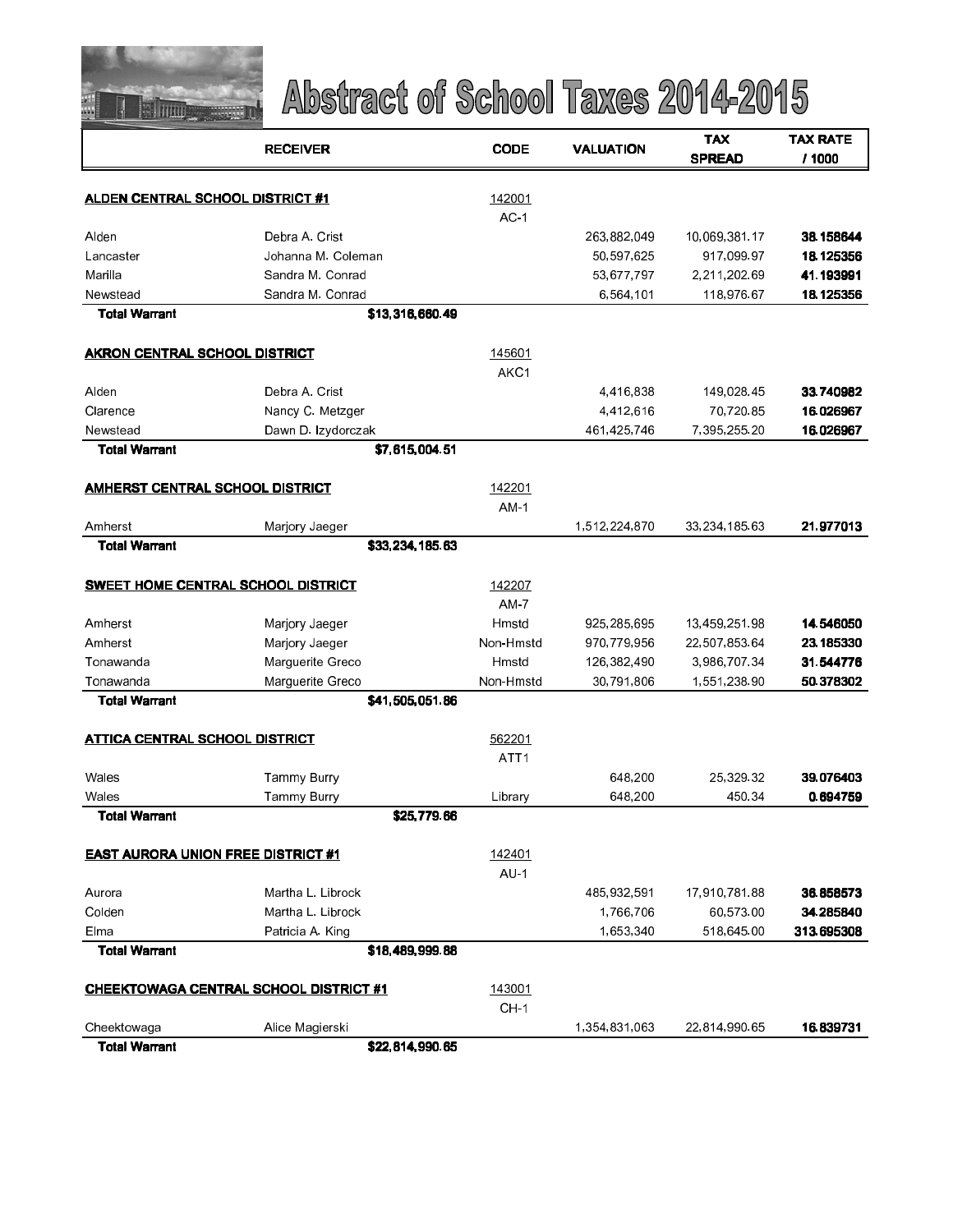

|                                         | <b>RECEIVER</b>                                  | <b>CODE</b>      | VALUATION     | <b>TAX</b>    | <b>TAX RATE</b> |
|-----------------------------------------|--------------------------------------------------|------------------|---------------|---------------|-----------------|
|                                         |                                                  |                  |               | <b>SPREAD</b> | / 1000          |
|                                         | <b>UNION FREE SCHOOL DISTRICT #2 (MARYVALE)</b>  | 143002           |               |               |                 |
|                                         |                                                  | CH <sub>2</sub>  |               |               |                 |
| Cheektowaga                             | Alice Magierski                                  |                  | 1,097,003,474 | 19,233,979.12 | 17.533198       |
| <b>Total Warrant</b>                    | \$19,233,979.12                                  |                  |               |               |                 |
|                                         | <b>UNION FREE SCHOOL DISTRICT #3 (CLEV-HILL)</b> | 143003           |               |               |                 |
|                                         |                                                  | $CH-3$           |               |               |                 |
| Cheektowaga                             | Alice Magierski                                  |                  | 429,440,778   | 12,278,352.14 | 28.591491       |
| <b>Total Warrant</b>                    | \$12,278,352.14                                  |                  |               |               |                 |
|                                         | UNION FREE SCHOOL DISTRICT #9 (SLOAN)            | 143009           |               |               |                 |
|                                         |                                                  | CH-9             |               |               |                 |
| Cheektowaga                             | Alice Magierski                                  |                  | 425,933,245   | 13,945,615.82 | 32.741318       |
| West Seneca                             | Jacqueline A. Felser                             |                  | 14,988,428    | 1,143,918.16  | 76.320089       |
| <b>Total Warrant</b>                    | \$15,089,533.98                                  |                  |               |               |                 |
| <b>CLARENCE CENTRAL SCHOOL DISTRICT</b> |                                                  | 143201           |               |               |                 |
|                                         |                                                  | CLC <sub>1</sub> |               |               |                 |
| Amherst                                 | Marjory Jaeger                                   |                  | 98,682,860    | 1,460,312.71  | 14.798038       |
| Clarence                                | Nancy C. Metzger                                 |                  | 2,604,605,456 | 38,543,360.46 | 14.798157       |
| Lancaster                               | Johanna M. Coleman                               |                  | 55,572,157    | 822,381.12    | 14.798438       |
| Newstead                                | Dawn D. Izydorczak                               |                  | 109,063,204   | 1,613,921.44  | 14.798038       |
| <b>Total Warrant</b>                    | \$42,439,975.73                                  |                  |               |               |                 |
| <b>SPRINGVILLE-GRIFFITH INSTITUTE</b>   |                                                  | 143801           |               |               |                 |
|                                         |                                                  | CNC <sub>1</sub> |               |               |                 |
| Aurora                                  | Martha L. Librock                                |                  | 673,330       | 28,558.58     | 42.413941       |
| Boston                                  | Laurie Pfeffer                                   |                  | 48,810,400    | 836,461.19    | 17.136946       |
| Colden                                  | Laurie Pfeffer                                   |                  | 75,938,849    | 2,996,154.30  | 39.454829       |
| Collins                                 | Laurie Pfeffer                                   |                  | 37,203,365    | 1,018,026.67  | 27.363833       |
| Concord                                 | Laurie Pfeffer                                   |                  | 233,998,755   | 8,630,269.07  | 36.881688       |
| Sardinia                                | Laune Pfeffer                                    |                  | 25,123,945    | 747,793.34    | 29.764169       |
| <b>Total Warrant</b>                    | \$14,257,263.16                                  |                  |               |               |                 |
| DEPEW UNION FREE SCHOOL                 |                                                  | 143007           |               |               |                 |
|                                         |                                                  | <b>DUFC</b>      |               |               |                 |
| Cheektowaga                             | Alice Magierski                                  |                  | 548,249,180   | 11,771,838.63 | 21.471694       |
| Lancaster                               | Johanna M. Coleman                               |                  | 232,065,303   | 4,982,835.17  | 21.471694       |
| <b>Total Warrant</b>                    | \$16,754,673.80                                  |                  |               |               |                 |
| <b>EDEN CENTRAL SCHOOL DISTRICT #1</b>  |                                                  | 144001           |               |               |                 |
|                                         |                                                  | $EC-1$           |               |               |                 |
| Boston                                  | Mary Jo Hultquist                                |                  | 109,994,225   | 2,097,498.36  | 19.069168       |
| Concord                                 | Mary Jo Hultquist                                |                  | 5,463,771     | 224, 234.06   | 41.040164       |
| Eden                                    | Mary Jo Hultquist                                |                  | 334, 182, 193 | 9,857,579.01  | 29.497619       |
| Evans                                   | Lynn M. Krajacic                                 |                  | 47,903,487    | 904, 344 83   | 18.878476       |
| North Collins                           | Mary Jo Hultquist                                |                  | 10,224,496    | 193,022.90    | 18.878476       |
| <b>Total Warrant</b>                    | \$13,276,679.15                                  |                  |               |               |                 |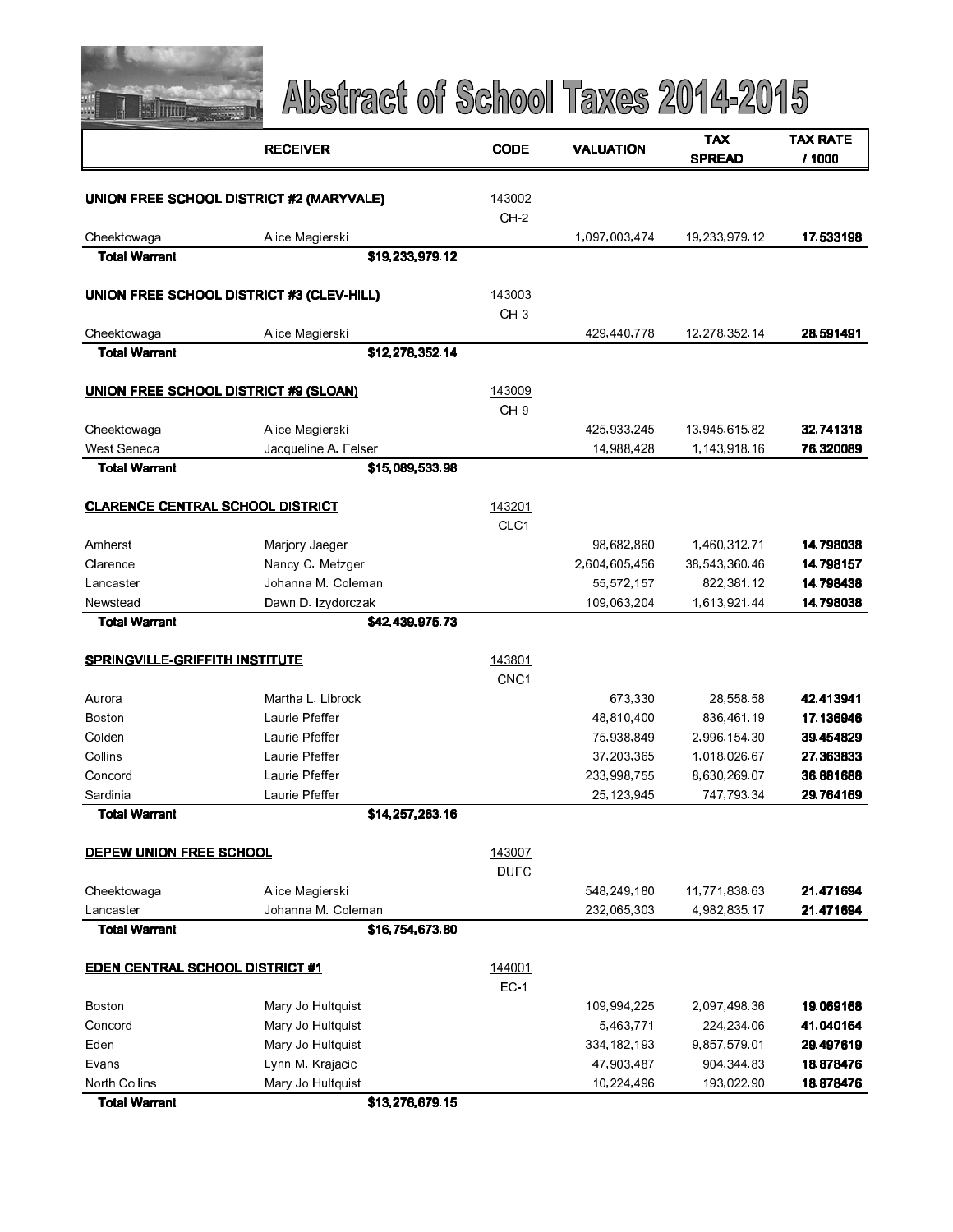

|                                        | <b>RECEIVER</b>                             | <b>CODE</b>     | <b>VALUATION</b> | <b>TAX</b>    | <b>TAX RATE</b> |
|----------------------------------------|---------------------------------------------|-----------------|------------------|---------------|-----------------|
|                                        |                                             |                 | <b>SPREAD</b>    | / 1000        |                 |
|                                        |                                             |                 |                  |               |                 |
|                                        | <b>FRONTIER CENTRAL SCHOOL DISTRICT #4</b>  | 144804          |                  |               |                 |
|                                        |                                             | FR <sub>4</sub> |                  |               |                 |
| Eden                                   | Catherine A Rybczynski                      |                 | 1,006,133        | 23,159.89     | 23.018712       |
| Hamburg                                | Catherine A. Rybczynski                     |                 | 1,390,946,590    | 36,203,870.81 | 26.028225       |
| <b>Total Warrant</b>                   | \$36,227,030.69                             |                 |                  |               |                 |
|                                        | <b>GRAND ISLAND CENTRAL SCHOOL DISTRICT</b> | 144601          |                  |               |                 |
|                                        |                                             | GIC1            |                  |               |                 |
| Grand Island                           | Patricia A. Frentzel                        |                 | 1,571,729,041    | 30,807,924 59 | 19.601295       |
| <b>Total Warrant</b>                   | \$30,807,924.59                             |                 |                  |               |                 |
| <b>GOWANDA CENTRAL SCHOOL DISTRICT</b> |                                             | 047201          |                  |               |                 |
|                                        |                                             | GOC1            |                  |               |                 |
| Collins                                | <b>Community Bank</b>                       |                 | 92,219,388       | 1888 251 17   | 20.475642       |
| Collins                                | <b>Community Bank</b>                       | Library         | 92,219,388       | 30,186.41     | 0.327332        |
| North Collins                          | <b>Community Bank</b>                       |                 | 15,874           | 201 52        | 12.694898       |
| North Collins                          | <b>Community Bank</b>                       | Library         | 15,874           | 3.22          | 0.202946        |
| <b>Total Warrant</b>                   | \$1,918,642.32                              |                 |                  |               |                 |
|                                        |                                             |                 |                  |               |                 |
| <b>HAMBURG CENTRAL SCHOOL DISTRICT</b> |                                             | 144801          |                  |               |                 |
|                                        |                                             | $HC-1$          |                  |               |                 |
| Boston                                 | Jennifer Mulé                               |                 | 290,364,631      | 5,908,022.14  | 20.346907       |
| Eden                                   | Jennifer Mulé                               |                 | 6,054,432        | 190,557.93    | 31.474121       |
| Hamburg                                | Catherine A. Rybczynski                     |                 | 715,069,396      | 25,448,684.82 | 35.589112       |
| Orchard Park                           | Carol R. Hutton                             |                 | 95,908,749       | 3,389,354.19  | 35.339364       |
| <b>Total Warrant</b>                   | \$34,936,619.08                             |                 |                  |               |                 |
| <b>HOLLAND CENTRAL SCHOOL DISTRICT</b> |                                             | 145001          |                  |               |                 |
|                                        |                                             | HDC1            |                  |               |                 |
| Aurora                                 | Martha L. Librock                           |                 | 5,584,183        | 193,232.70    | 34.603575       |
| Colden                                 | June E. McArthur                            |                 | 46,817,633       | 1,506,269.28  | 32.173119       |
| Concord                                | June E. McArthur                            |                 | 311,622          | 9,371.69      | 30.073909       |
| Holland                                | June E. McArthur                            |                 | 218,786,890      | 3,219,935.01  | 14.717221       |
| Sardinia                               | June E. McArthur                            |                 | 27,931,095       | 677,928.90    | 24.271476       |
| Wales                                  | June E. McArthur                            |                 | 29,368,499       | 923 372 19    | 31.440905       |
| <b>Total Warrant</b>                   | \$6,530,109.77                              |                 |                  |               |                 |
|                                        | <b>IROQUOIS CENTRAL SCHOOL DISTRICT #1</b>  | 144201          |                  |               |                 |
|                                        |                                             | IRC1            |                  |               |                 |
| Aurora                                 | Martha L. Librock                           |                 | 19,729,950       | 790,782.14    | 40.080291       |
| Elma                                   | Patricia A King                             |                 | 52,854,160       | 18,029,698.22 | 341.121649      |
| Lancaster                              | Johanna M. Coleman                          |                 | 11,137,857       | 178,549.85    | 16.030898       |
| Marilla                                | Dawn Pearce                                 |                 | 127, 194, 515    | 4,634,405.55  | 36.435577       |
| Wales                                  | Melinda Eaton                               |                 | 89,664,381       | 3,266,874.02  | 36.434468       |
| <b>Total Warrant</b>                   | \$26,900,309,77                             |                 |                  |               |                 |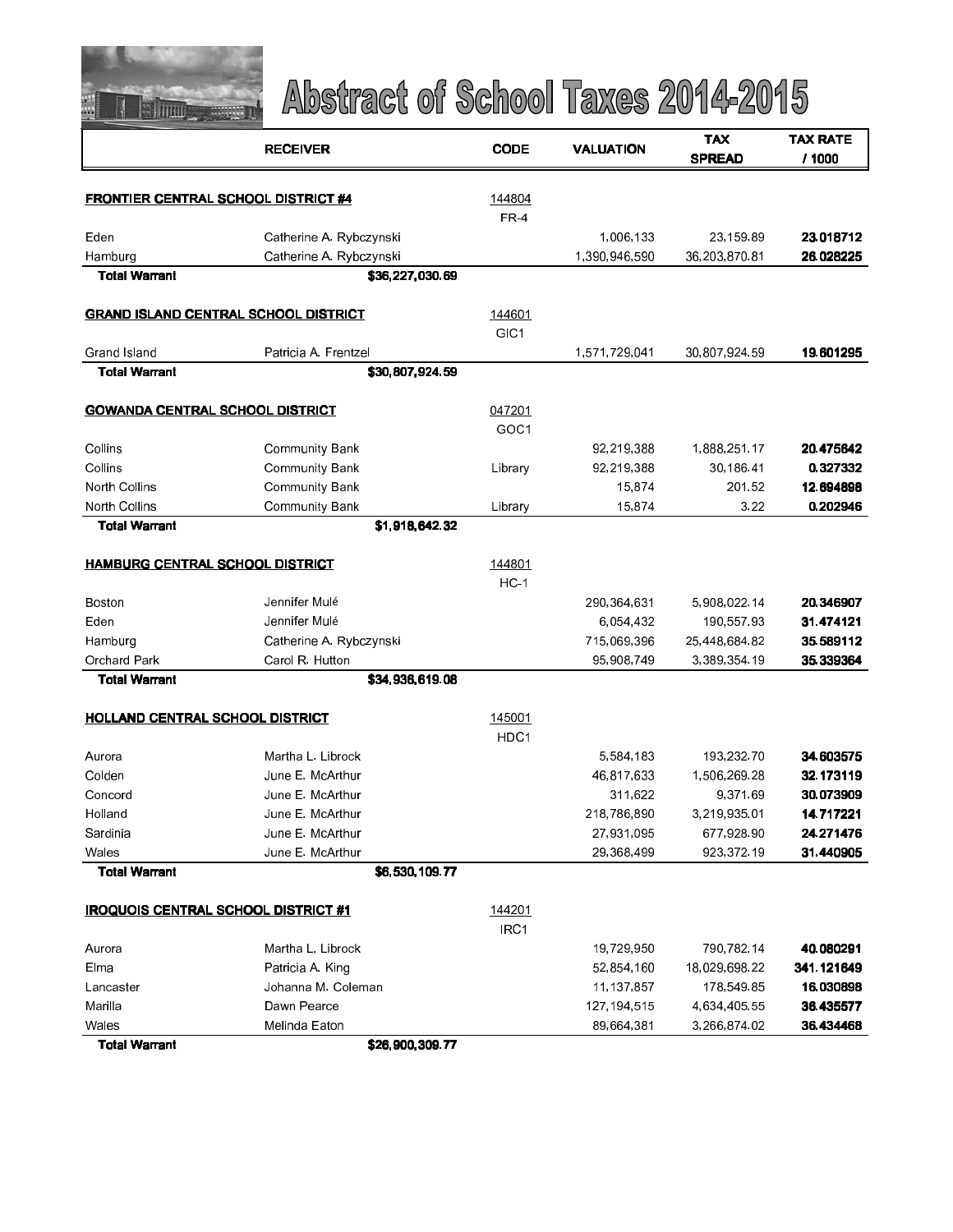

|                                       | <b>RECEIVER</b>                                 | <b>CODE</b>                | <b>VALUATION</b> | TAX           | TAX RATE   |
|---------------------------------------|-------------------------------------------------|----------------------------|------------------|---------------|------------|
|                                       |                                                 |                            |                  | <b>SPREAD</b> | / 1000     |
| LANCASTER CENTRAL SCHOOL DISTRICT #1  |                                                 | 145201                     |                  |               |            |
|                                       |                                                 | $LC-1$                     |                  |               |            |
| Cheektowaga                           | Alice Magierski                                 |                            | 349,814,805      | 5,834,244.55  | 16.678095  |
| Elma                                  | Patricia A. King                                |                            | 689,250          | 244,580.39    | 354.850033 |
| Lancaster                             | Johanna M. Coleman                              |                            | 2,500,943,179    | 41,710,760.35 | 16.678012  |
| <b>Total Warrant</b>                  | \$47,789,585.29                                 |                            |                  |               |            |
|                                       |                                                 |                            |                  |               |            |
|                                       | LAKE SHORE CENTRAL EVANS-BRANT SCHOOLS          | 144401<br>LSC <sub>1</sub> |                  |               |            |
| <b>Brant</b>                          | Barbara Daniel                                  |                            | 96,499,719       | 1,768,574.19  | 18.327247  |
| Eden                                  | Lynn M. Krajacic                                |                            | 2,530,461        | 68,115.31     | 26.918144  |
| Evans                                 | Lynn M. Krajacic                                |                            | 851,421,668      | 14,667,962.14 | 17.227612  |
| <b>Total Warrant</b>                  | \$16,504,651.64                                 |                            |                  |               |            |
|                                       |                                                 |                            |                  |               |            |
|                                       | <b>NORTH COLLINS CENTRAL SCHOOL DISTRICT #1</b> | 145801                     |                  |               |            |
|                                       |                                                 | NCC <sub>1</sub>           |                  |               |            |
| <b>Brant</b>                          | Lock Box                                        |                            | 27,462,949       | 627,467.58    | 22.847786  |
| Collins                               | Lock Box                                        |                            | 7,152,290        | 247,756.71    | 34.640194  |
| Concord                               | Lock Box                                        |                            | 14, 189, 427     | 662,489.50    | 46.688954  |
| Eden                                  | Lock Box                                        |                            | 617,965          | 20,737.47     | 33.557677  |
| Evans                                 | Lynn M. Krajacic                                |                            | 6,272,659        | 134,717.39    | 21.476919  |
| North Collins                         | Lock Box                                        |                            | 161,704,449      | 3,472,913.35  | 21.476919  |
| <b>Total Warrant</b>                  | \$5,166,082.01                                  |                            |                  |               |            |
| <b>ORCHARD PARK CENTRAL SCHOOL #1</b> |                                                 | 146001                     |                  |               |            |
|                                       |                                                 | OPC <sub>1</sub>           |                  |               |            |
| Aurora                                | Martha L. Librock                               |                            | 27,665,001       | 1,287,683.99  | 46.545597  |
| Boston                                | Jennifer Mulé                                   |                            | 107,854,005      | 2,028,334.99  | 18.806302  |
| Elma                                  | Patricia A. King                                |                            | 1,250,534        | 495,377.46    | 396.132737 |
| Hamburg                               | Catherine A. Rybczynski                         |                            | 99 985 548       | 3,288,966.11  | 32.894415  |
| Orchard Park                          | Carol R. Hutton                                 |                            | 1,405,954,751    | 45,923,511.27 | 32.663577  |
| West Seneca                           | Jacqueline A. Felser                            |                            | 94, 591, 256     | 4,105,180.86  | 43.399158  |
| <b>Total Warrant</b>                  | \$57,129,054.68                                 |                            |                  |               |            |
| PIONEER CENTRAL SCHOOL DISTRICT #1    |                                                 | 048401                     |                  |               |            |
|                                       |                                                 | <b>PC-1</b>                |                  |               |            |
| Holland                               | Lock Box                                        |                            | 620,200          | 8 0 18 04     | 12.928150  |
| Holland                               | Lock Box                                        | Library                    | 620,200          | 139.51        | 0.224957   |
| Sardinia                              | Lock Box                                        |                            | 72,947,589       | 1,555,282.35  | 21.320545  |
| Sardinia                              | Lock Box                                        | Library                    | 72,947,589       | 26,797.03     | 0.367347   |
| <b>Total Warrant</b>                  | \$1,590,236.93                                  |                            |                  |               |            |
|                                       | <b>SILVER CREEK CENTRAL SCHOOL DISTRICT #1</b>  | 064601                     |                  |               |            |
|                                       |                                                 | SCC <sub>1</sub>           |                  |               |            |
| Brant                                 |                                                 |                            | 224,351          | 4,177.49      | 18.620340  |
| <b>Brant</b>                          |                                                 | Library                    | 224,351          | 71.39         | 0.318243   |
| <b>Total Warrant</b>                  | \$4,248.88                                      |                            |                  |               |            |